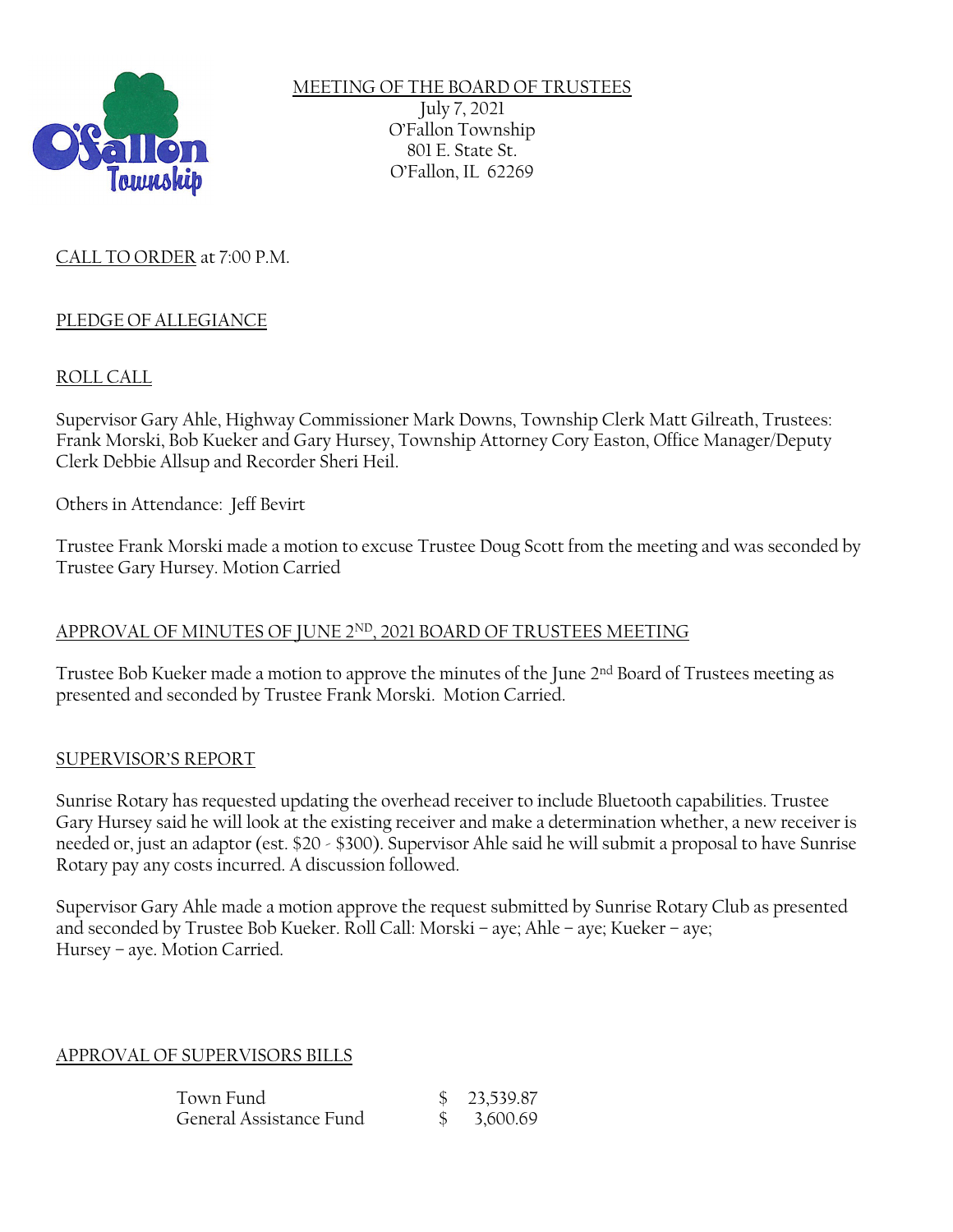Trustee Frank Morski made a motion to authorize the Supervisor's bills to be paid accordingly and seconded by Trustee Gary Hursey. Roll Call: Morski – aye; Ahle – aye; Kueker – aye; Hursey – aye. Motion Carried.

### HIGHWAY COMMISSIONER'S REPORT

RaDAR report provided. (See attachment A)

Highway Commissioner Downs reported the Road District assisted Lebanon Township with road oiling last week. Tomorrow, they will begin working on driveway aprons in preparation for the 2021 overlay project by Kilian Construction. The project should last 2 weeks with a July 30th deadline. A discussion followed.

### APPROVAL OF HIGHWAY COMMISSIONER'S BILLS

| Permanent Road Fund | 12,011.24 |
|---------------------|-----------|
| Road & Bridge Fund  | 44,546.69 |

Trustee Frank Morski made a motion to authorize the Highway Commissioner's bills to be paid accordingly and seconded by Supervisor Gary Ahle. Roll Call: Morski – aye; Ahle – aye; Kueker – aye; Hursey – aye. Motion Carried.

#### TOWN CLERK REPORT

Clerk Matt Gilreath commented on how well Lebanon Township handled traffic during the road oiling last week.

#### TRUSTEES REPORT

#### COMMITTEE REPORTS

#### SENIOR COMMITTEE REPORT

Discuss resuming the senior Committee sponsored dinners. Supervisor Ahle said he thinks they should go forward and have them. All were in agreement.

Trustee Frank Morski made a motion for the Senior Committee to resume their monthly dinners as presented and seconded by Trustee Gary Hursey. Roll Call: Morski – aye; Ahle – aye; Kueker – aye; Hursey – aye. Motion Carried.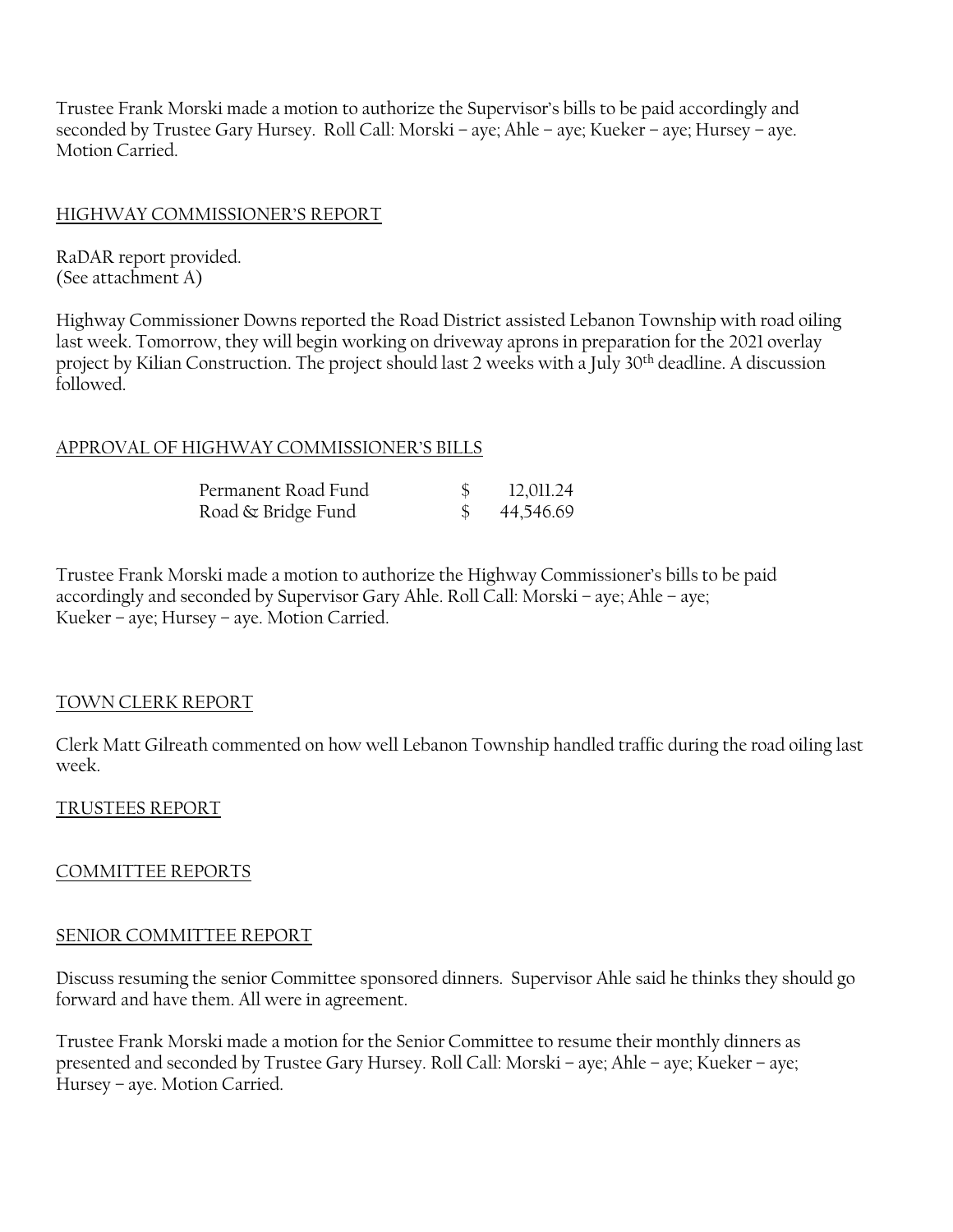## YOUTH REPORT

Trustee Bob Kueker reported the Sportsman's Club did a great job with the Fishing Derby.

Attendee Jeff Bevirt reported there were 75-80 kids in attendance; approximately 200 people total. Bevirt thanked the Township for contributing and sponsoring the event. He will be happy to oversee next year's derby (1st Saturday in June). Bevirt said the Sportsman's Club is also looking forward to next year! There were some minor issues but, all went well.

#### PLANNING REPORT

Planning Committee met on Tuesday, June 22nd at 7:00 P.M. to discuss the following:

To consider a request for an Area/Bulk Variance to allow the division of 7.5 acres instead of the 40 acres required in an "A" Agricultural Industry Zone District, on the following property: Lots 14 and 15 of the Southwest quarter of Section 2, in Township 2 North Range 7 West of the Third Principal Meridian containing 42.08 acres known as XXXX Richwood School Road – request being made by Jerome & Susan Reilmann, Owners & Applicants.

Trustee Frank Morski reported; the applicants, Susan & Jerome Reilmann are selling their farmland to the neighbors, James & Linda Trame. The Reilmanns want to retain the 7.5 acres where their home is. Nobody else attended the meeting. All Committee members voted unanimously in favor of the request.

Trustee Frank Morski made a motion to approve the request as approved by the Planning Committee and seconded by Trustee Gary Hursey Roll Call: Morski – aye; Ahle – aye; Kueker – aye; Hursey – aye. Motion Carried.

#### AFTER PROM REPORT

No report.

# FOOD PANTRY REPORT

Trustee Bob Kueker reported the Tuesday shift said the attendance is almost back to normal in attendance.

#### RUMMAGE SALE REPORT

No report. Trustee Bob Kueker wants to meet with the volunteers to get himself updated with procedures. The next sale is this Saturday, July 10th 7:00 A.M. – 12:00 P.M.